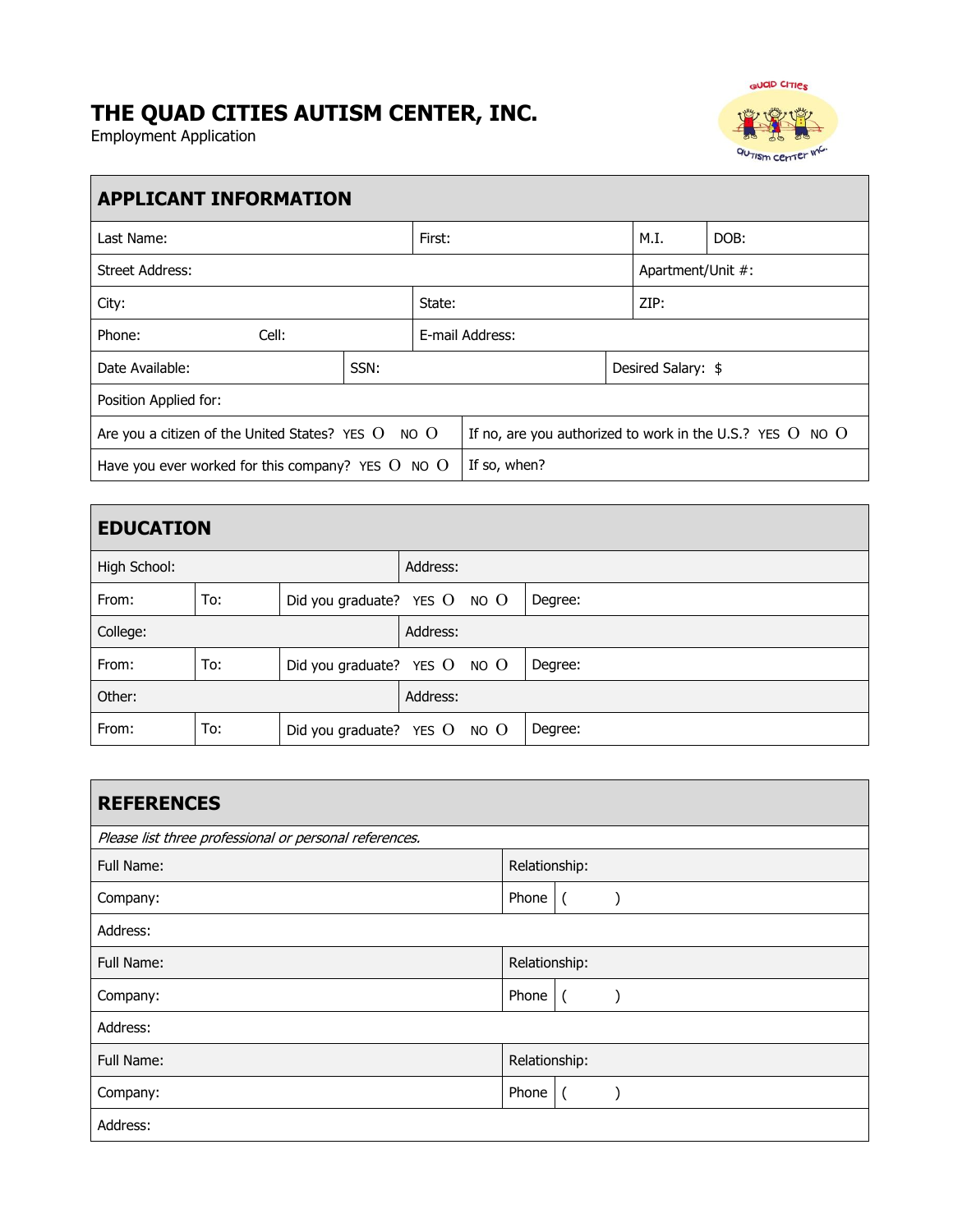| <b>PREVIOUS EMPLOYMENT</b> (Report all work history for the past 5 years. Use a separate sheet of paper if needed.) |                                                                         |                     |       |                           |                  |                  |    |
|---------------------------------------------------------------------------------------------------------------------|-------------------------------------------------------------------------|---------------------|-------|---------------------------|------------------|------------------|----|
| Company:                                                                                                            |                                                                         |                     |       | Phone                     | $\overline{(\ }$ | $\mathcal{E}$    |    |
| Address:                                                                                                            |                                                                         |                     |       | Supervisor:               |                  |                  |    |
| Job Title:                                                                                                          | Starting<br>Salary                                                      |                     |       | \$                        |                  | Ending<br>Salary | \$ |
| Responsibilities:                                                                                                   |                                                                         |                     |       |                           |                  |                  |    |
| From:                                                                                                               | To:<br>Reason for Leaving:                                              |                     |       |                           |                  |                  |    |
| May we contact your previous supervisor for a reference? YES $O$ NO $O$                                             |                                                                         |                     |       |                           |                  |                  |    |
| Company:                                                                                                            |                                                                         |                     | Phone | $\left($<br>$\mathcal{E}$ |                  |                  |    |
| Address:                                                                                                            |                                                                         |                     |       | Supervisor:               |                  |                  |    |
| Starting<br>Job Title:<br>Salary                                                                                    |                                                                         |                     | \$    |                           | Ending<br>Salary | \$               |    |
| Responsibilities:                                                                                                   |                                                                         |                     |       |                           |                  |                  |    |
| From:                                                                                                               | To:                                                                     | Reason for Leaving: |       |                           |                  |                  |    |
| May we contact your previous supervisor for a reference? YES O<br>NO O                                              |                                                                         |                     |       |                           |                  |                  |    |
| Company:                                                                                                            |                                                                         |                     | Phone | $\left($<br>$\mathcal{E}$ |                  |                  |    |
| Address:                                                                                                            |                                                                         |                     |       | Supervisor:               |                  |                  |    |
| Job Title:                                                                                                          | Starting<br>Salary                                                      |                     |       | \$                        |                  | Ending<br>Salary | \$ |
| Responsibilities                                                                                                    |                                                                         |                     |       |                           |                  |                  |    |
| From:                                                                                                               | To:                                                                     | Reason for Leaving: |       |                           |                  |                  |    |
|                                                                                                                     | May we contact your previous supervisor for a reference? YES $O$ NO $O$ |                     |       |                           |                  |                  |    |

| <b>AVAILABILITY</b><br>O Full Time (30+ Hours)<br>$O$ Part Time (15+ Hours) |         |           |          |        |          |  |
|-----------------------------------------------------------------------------|---------|-----------|----------|--------|----------|--|
| Mondav                                                                      | Tuesday | Wednesday | Thursdav | Fridav | Weekends |  |
| From:                                                                       | From:   | From:     | From:    | From:  | From:    |  |
| To:                                                                         | To:     | To:       | To:      | To:    | To:      |  |

| <b>OTHER INFORMATION</b>                                           |
|--------------------------------------------------------------------|
| Do you have knowledge/skill in using sign language? YES $0$ NO $0$ |
| If yes, please explain:                                            |
|                                                                    |
|                                                                    |
|                                                                    |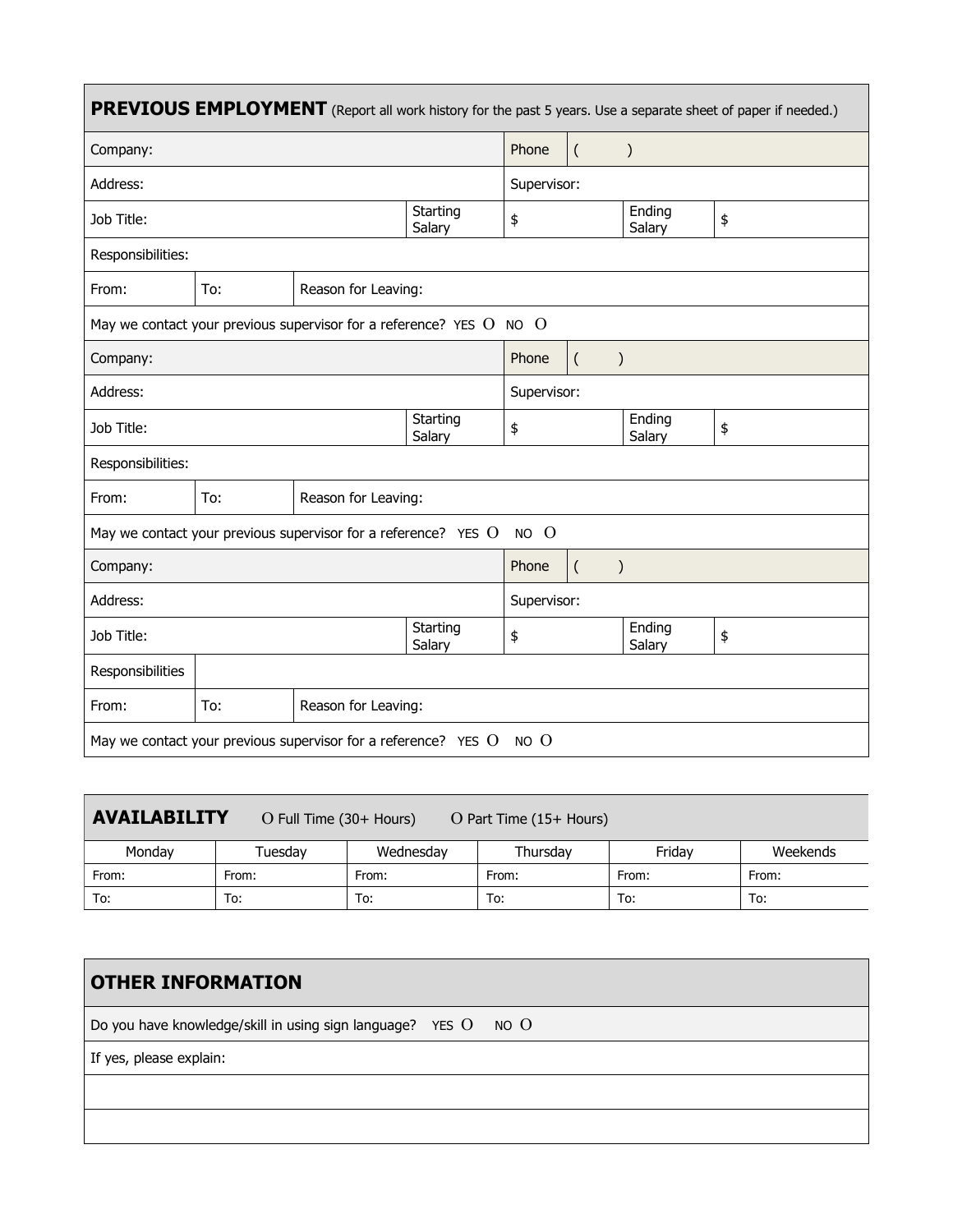Please describe any additional experience you have working with children:

Please explain why you want to work with children with Autism:

Due to the physical nature of the work we do at the Quad Cities Autism Center, Inc., candidate interviews are comprised of both a verbal and a hands-on component. Both portions are required for the interview process to be completed. Activities that you may be asked to perform include but are not limited to:

- Lift Children weighing up to 50 pounds.
- Physically block a child in the event they are attempting to hurt themselves or run off.<br>• Engage in rigorous activities such as jumping, running, pushing/pulling children in swir
- Engage in rigorous activities such as jumping, running, pushing/pulling children in swings and/or wagons, moving between activities quickly which often requires getting up and down from the floor repetitively.
- Run and sustain behavioral procedures that may require physically blocking a child for an unspecified amount of time.
- Quickly react to actions a child may engage in that could jeopardize their safety.

Please describe any reason why you may not be able to fully perform these duties and/or complete the interview process:

### **CRIMINAL HISTORY INFORMATION**

Have you ever been convicted of a crime other than minor traffic offense?  $O$  Yes  $O$  No If yes, please provide details (dates and location for all convictions):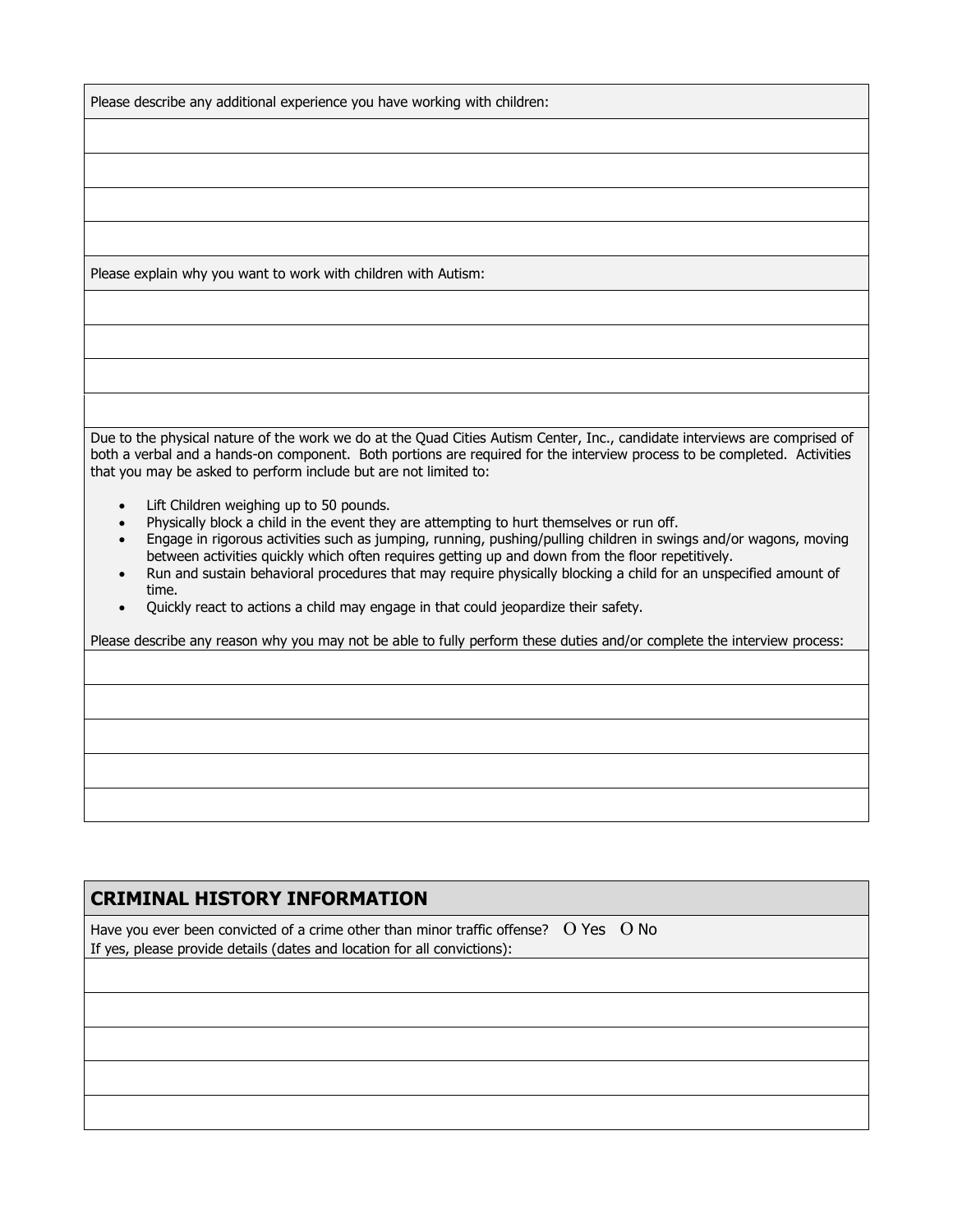| Have you been convicted of or pleaded guilty or no contest to a misdemeanor classified as public indecency, theft, a sex<br>offense, or an offense against a person or a family (including your own)? $O$ Yes $O$ No<br>If yes, please provide details (dates and location for all convictions): |
|--------------------------------------------------------------------------------------------------------------------------------------------------------------------------------------------------------------------------------------------------------------------------------------------------|
|                                                                                                                                                                                                                                                                                                  |
|                                                                                                                                                                                                                                                                                                  |
| Have you been involved in an investigation by Department of Family and Protective Services? O Yes O No<br>If yes, please provide details:                                                                                                                                                        |
|                                                                                                                                                                                                                                                                                                  |
|                                                                                                                                                                                                                                                                                                  |
| Have you ever had a report of child abuse or child neglect filed against you? $O$ Yes $O$ No                                                                                                                                                                                                     |
| If yes, please provide details:                                                                                                                                                                                                                                                                  |
|                                                                                                                                                                                                                                                                                                  |
|                                                                                                                                                                                                                                                                                                  |
|                                                                                                                                                                                                                                                                                                  |